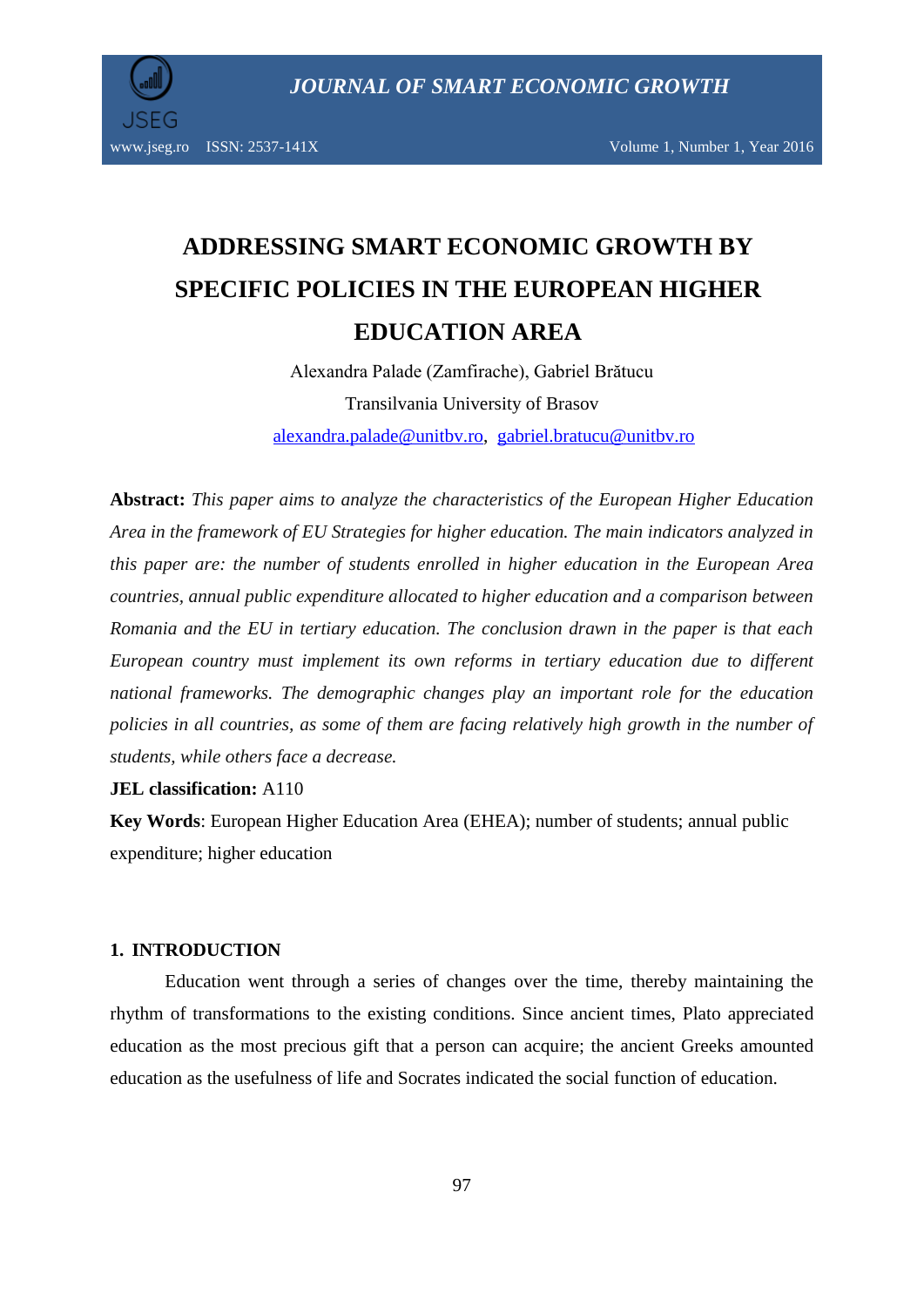

The European Higher Education Area (EHEA) was founded in March 2010, during the Budapest-Vienna Ministerial Conference, and was meant to ensure more comparable, compatible and coherent systems of higher education in Europe.<sup>1</sup>

Over the last three years, 47 countries, more than 4 000 higher education institutions and numerous stakeholder organizations have continued to adapt their higher education systems, being included in  $EHEA<sup>2</sup>$ .

Educational services market plays an important role in social and economic life in the European Union. This market analysis is the first step to a better understanding of future trends. Based on this idea, the current article analyzes the determinants of higher education system across the European Area, taking into account: the number of students enrolled in higher education in the European Area countries, annual public expenditure allocated to higher education and a comparison between Romania and the EU regarding tertiary education.

Throughout time, it was proved that education has an important role in the development of any country. Furthermore, the economic development of a country is strictly related to the quality of human resources.<sup>3</sup> Therefore this article is based on the importance of education in all societies.

# **2. TRENDS IN THE EUROPEAN HIGHER EDUCATION AREA**

This analysis includes: the number of students enrolled in higher education in the European Area countries, annual public expenditure allocated to higher education and a comparison between Romania and the EU regarding tertiary education.

### **2.1 NUMBER OF TERTIARY STUDENTS IN THE EHEA**

The size of the student population is very diverse in the countries of the EHEA. The number of tertiary students enrolled in higher education in the academic year 2008/2009 is presented in Table 1, for 38 European countries.

<sup>&</sup>lt;sup>1</sup> \*\*\*, Bologna Process – European Higher Education Area (EHEA)<http://www.ehea.info/> Accessed August 16, 2016

 $2$  \*\*\*, European Commission/EACEA/Eurydice (2015). The European Higher Education Area in 2015:

Bologna Process Implementation Report. *Luxembourg: Publications Office of the European Union*, p. 3 <sup>3</sup> Palade, A., Brătucu, G. (2013) The marketing of educational services. A study regarding the graduates'

professional path. *Bulletin of the Transilvania University of Brasov*, 6(55), pp. 57-64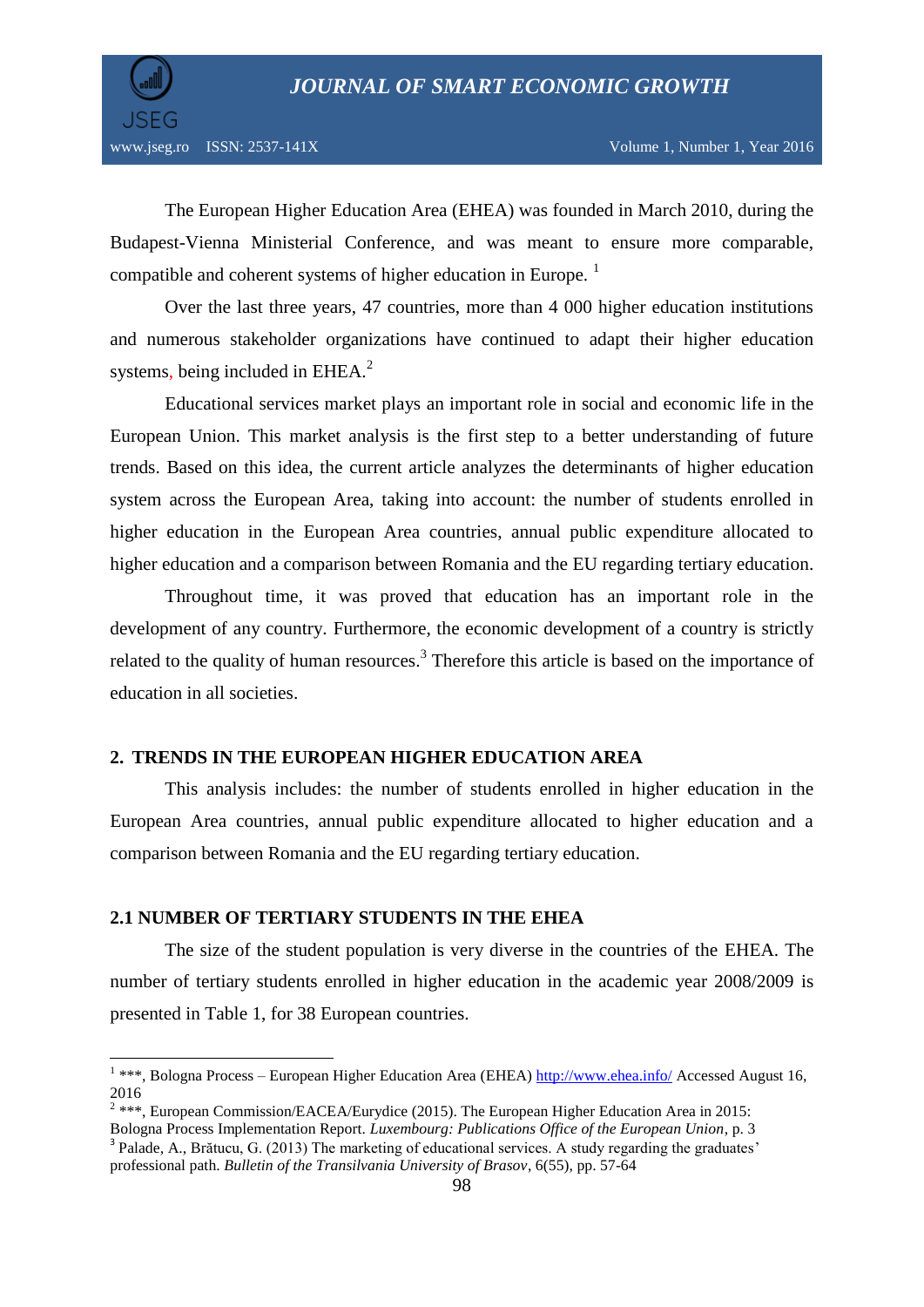

| No. crt.                |           | Country Number of students | No. crt. |                 | Country Number of students |
|-------------------------|-----------|----------------------------|----------|-----------------|----------------------------|
| $\mathbf{1}$            | <b>RU</b> | 9.909.160                  | 20       | AL              | 242.590                    |
| $\overline{2}$          | <b>TR</b> | 2.924.281                  | 21       | <b>SK</b>       | 234.997                    |
| $\overline{\mathbf{3}}$ | <b>UA</b> | 2.798.693                  | 22       | <b>DK</b>       | 234.574                    |
| $\overline{\mathbf{4}}$ | <b>DE</b> | 2.438.600                  | 23       | <b>CH</b>       | 233.488                    |
| 5                       | <b>UK</b> | 2.415.222                  | 24       | NO <sub>1</sub> | 219.282                    |
| 6                       | <b>FR</b> | 2.172.855                  | 25       | <b>LT</b>       | 210.744                    |
| $\overline{7}$          | PL        | 2.149.998                  | 26       | IE              | 182.609                    |
| 8                       | IT        | 2.011.713                  | 27       | AZ              | 180.276                    |
| 9                       | <b>ES</b> | 1.800.834                  | 28       | <b>AM</b>       | 154.639                    |
| 10                      | <b>RO</b> | 1.098.188                  | 29       | <b>HR</b>       | 139.069                    |
| 11                      | NL        | 618.502                    | 30       | <b>MD</b>       | 135.147                    |
| 12                      | <b>BE</b> | 425.219                    | 31       | LV              | 125.360                    |
| 13                      | SE        | 422.580                    | 32       | <b>SI</b>       | 114.391                    |
| 14                      | CZ        | 417.573                    | 33       | <b>EE</b>       | 68.399                     |
| 15                      | HU        | 397.679                    | 34       | <b>MK</b>       | 65.200                     |
| 16                      | PT        | 373.002                    | 35       | <b>CY</b>       | 30.986                     |
| 17                      | AT        | 308.150                    | 36       | <b>IS</b>       | 16.919                     |
| 18                      | FI        | 296.691                    | 37       | <b>MT</b>       | 10352                      |
| 19                      | <b>BG</b> | 274.247                    | 38       | LI              | 754                        |

### **Tab. 1 Number of tertiary students in the academic year 2008/2009 in EHEA**

*Source: Vassiliou, A.- Commissioner responsible for Education, Culture, Multilingualism and Youth (2012). The European Higher Education Area in 2012: Bologna Process* 

*Implementation Report. Education, Audiovisual and Culture Executive Agency, p. 19*

As it can be seen, Russia occupies the first place. It owns more than 25% of the student population of the entire  $EHEA<sup>4</sup>$  Russia was expected to occupy the first position considering that it is the largest country in the world<sup>5</sup> (having more than 17 million square kilometers), and the ninth country in terms of number of inhabitants (the first eight countries

 $\overline{\phantom{a}}$ 

<sup>4</sup> Vassiliou, A.- Commissioner responsible for Education, Culture, Multilingualism and Youth (2012). The European Higher Education Area in 2012: Bologna Process Implementation Report. Education, Audiovisual and Culture Executive Agency, pp. 19-22

<sup>&</sup>lt;sup>5</sup> \*\*\*, Wikipedia, List of countries by area,

[http://ro.wikipedia.org/wiki/Lista\\_%C8%9B%C4%83rilor\\_dup%C4%83\\_suprafa%C8%9B%C4%83](http://ro.wikipedia.org/wiki/Lista_%C8%9B%C4%83rilor_dup%C4%83_suprafa%C8%9B%C4%83) Accessed August 10, 2016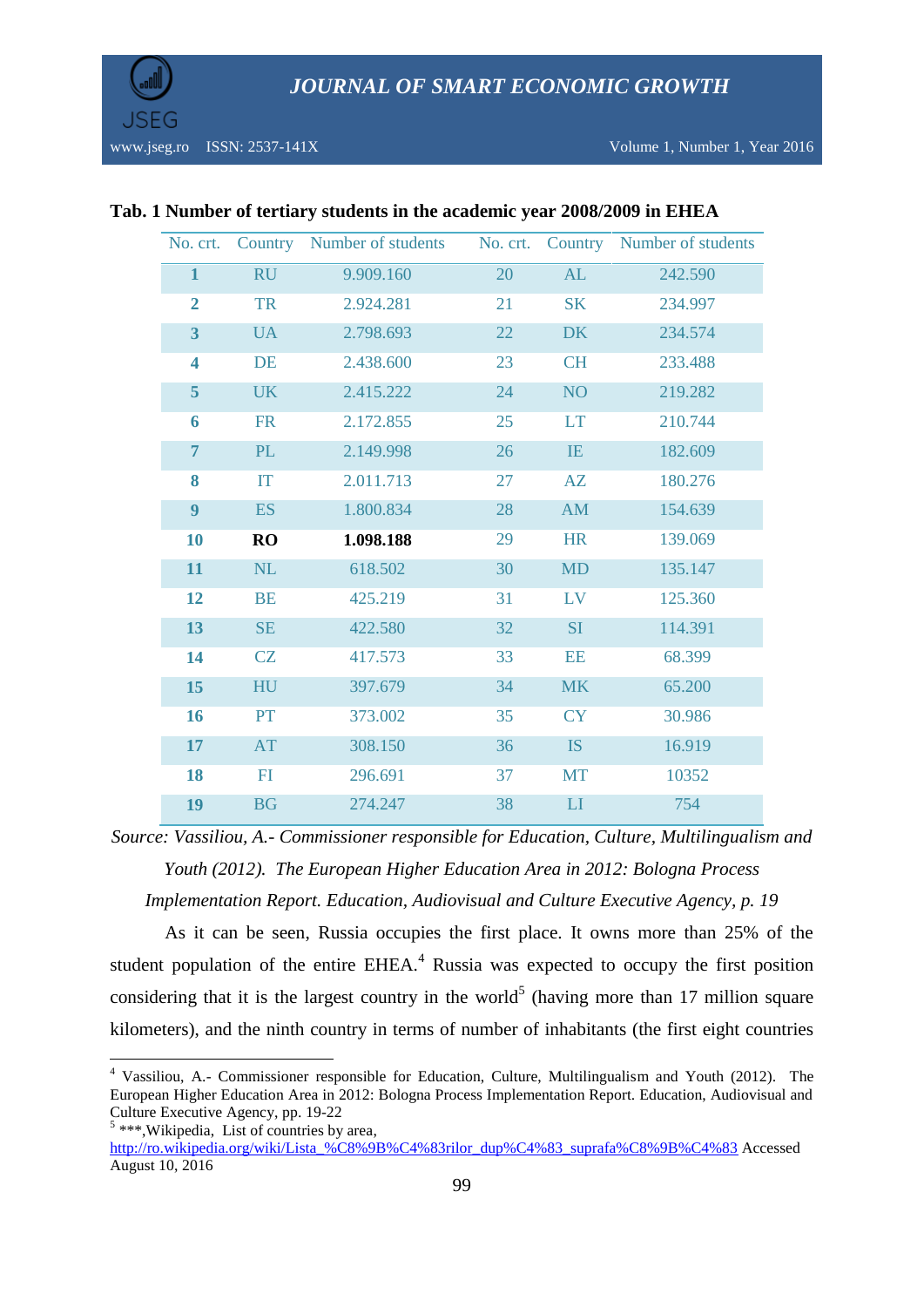

are not in the European space - China, India, USA, Indonesia, Brazil, Pakistan, Nigeria and Bangladesh). The following graphic illustrates a better representation of this data.



**Fig. 1 Number of students in the academic year 2008/2009 in EHEA**

*Source: Vassiliou, A.- Commissioner responsible for Education, Culture, Multilingualism and Youth (2012). The European Higher Education Area in 2012: Bologna Process Implementation Report. Education, Audiovisual and Culture Executive Agency, p. 19*

It is noted that students ranked in top five countries (namely Russia, Turkey, Ukraine, Germany, and the UK) represent more than 50% of all students. At the same time, France, Poland, Italy and Spain have recorded more than 1,500,000 students, while less than 200,000 students are enrolled in 14 other countries.

As a comparison, in the academic year 2011/2012, there were around 37.2 million tertiary students in the EHEA.<sup>6</sup>

# **2.2 ANNUAL PUBLIC EXPENDITURE ON TERTIARY EDUCATION**

 $\overline{\phantom{a}}$ 

In order to perform a comparison between the European countries taken into account, an analysis of the percentages of GDP allocation to higher education was further conducted,

 $6$  \*\*\*, European Commission/EACEA/Eurydice (2015). The European Higher Education Area in 2015: Bologna Process Implementation Report. *Luxembourg: Publications Office of the European Union*, p. 29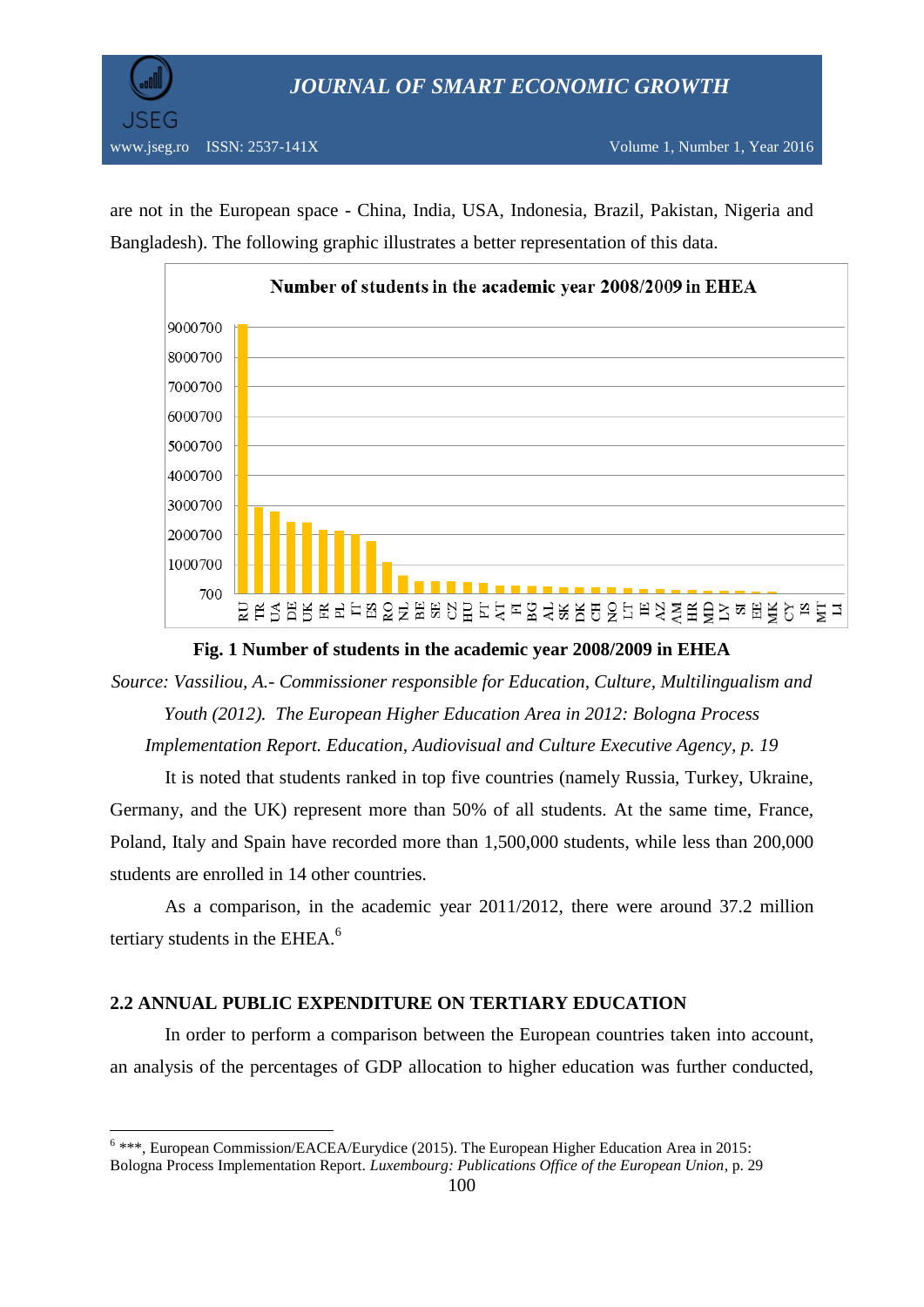

with data provided by Eurostat. This gave the possibility of drawing an overall image on public spending for higher education.

Figure 2 shows the graphical representation of the annual public expenditure allocated for higher education as a percentage of GDP in 2008.

It should be noted that the data submitted was registered in 2008, when the global economic crisis effects were not felt. Therefore, it is possible that during the economic crisis, the amounts allocated to tertiary education to be lower compared to the ones analyzed.



# **Fig. 2 Annual public expenditure on tertiary education as a percent of GDP in 2008**  *Source: Eurostat (European Commission)*

It must be mentioned that the data presented for Russia was registered in 2009, for Romania – 2007, Turkey - 2006 and for Greece - 2005.

It is to be observed that in 2008, annual public spending on higher education has the highest share of GDP in Denmark and Norway, with percentages higher than 2%. The lowest percentage was recorded by Slovakia, with only 0.78% of GDP. The average spending on higher education was 1.15% of GDP.

Within the total of public expenditure for higher education expenses are also included auxiliary services and research and development.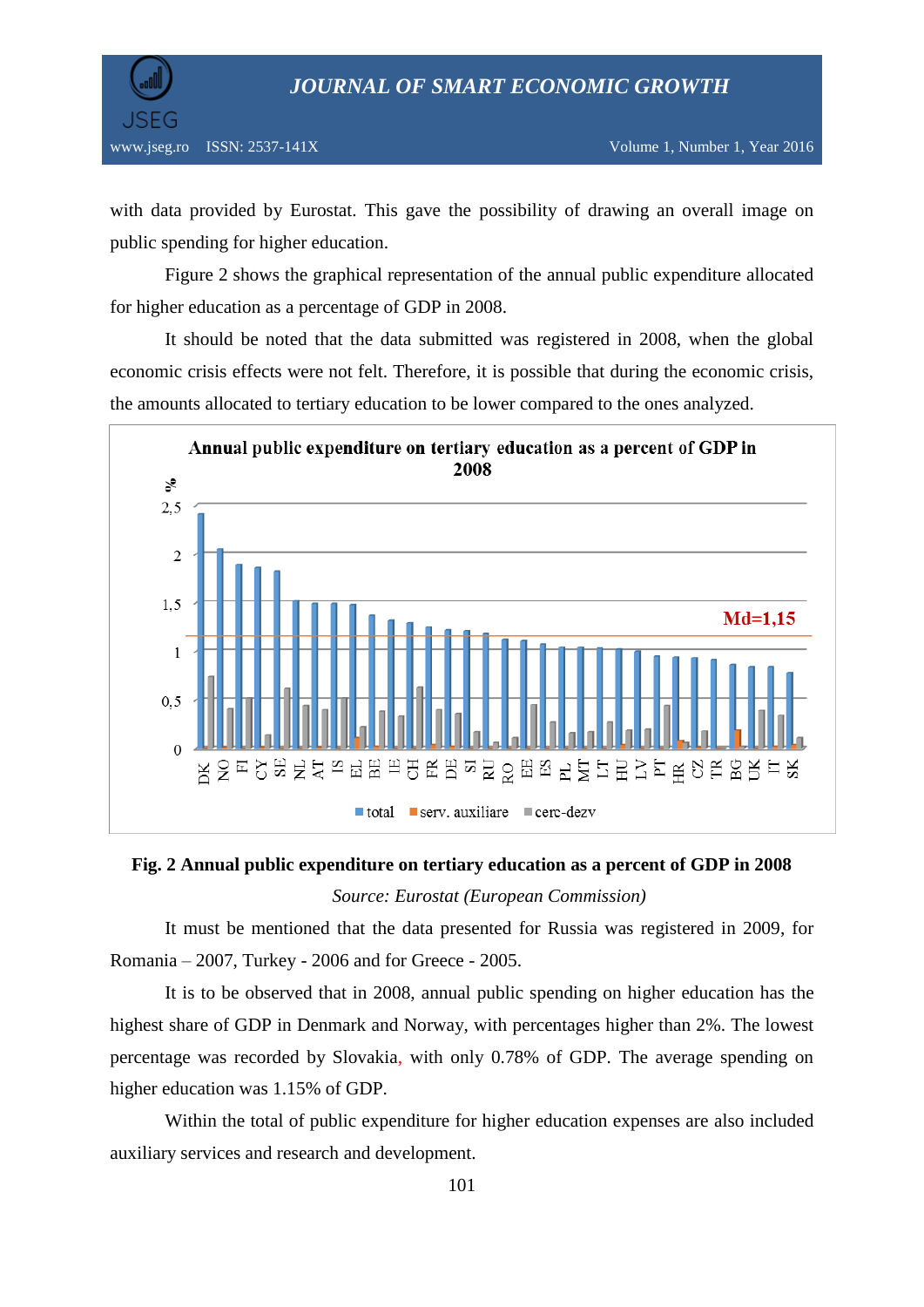

Research and development expenses can represent half of the total spending on higher education system, as it can be seen in the model of Switzerland (49%), Portugal (47%) and UK (46%).

Romania holds the seventeenth position, which leads to the conclusion that a substantial increase in funding for the Romanian higher education is necessary so that it can fully integrate into the European Area, and also meet the quality and performance requirements.<sup>7</sup>

# **2.3 TERTIARY EDUCATION - COMPARISON BETWEEN ROMANIA**

## **AND THE EU**

 $\overline{\phantom{a}}$ 

According to the Ministry of National Education, the tertiary education (higher education - ISCED level 5) includes:

- higher education short-term (2-3 years) provided by colleges,
- higher education long-term (4-6 years) conducted in universities, institutes or academies.

Statistical data on tertiary education are shown in the following table.

# **Tab. 2 Statistical data on tertiary education in 2014, comparison between Romania and the EU**

|                       |                           | <b>Early leavers</b><br>from education<br>and training | <b>Tertiary</b><br>education<br><i>attainment</i> | <b>Employment</b><br>rate of recent<br>graduates | <b>Adult participation</b><br>in lifelong learning |
|-----------------------|---------------------------|--------------------------------------------------------|---------------------------------------------------|--------------------------------------------------|----------------------------------------------------|
| Romania               |                           | 18.1%                                                  | 25%                                               | 66.2%                                            | 1.5%                                               |
| <b>EU</b> average     |                           | 11.1%                                                  | 37.9%                                             | 76.1%                                            | 10.7%                                              |
| <b>Target</b><br>2020 | <b>National</b><br>target | under $11.3\%$                                         | at least<br>26.7%                                 | at least 82%                                     | at least 15%                                       |
|                       | <b>EU</b> target          | under $10\%$                                           | at least 40%                                      |                                                  |                                                    |

*Source: European Commission (2015). Education and Training Monitor 2015, Country sheets. Luxembourg: Publications Office of the European Union*

<sup>&</sup>lt;sup>7</sup> Ștefan, V., Chivu, M. (2011). Romanian higher education reform and adaptation between the requirements of the knowledge society. *Annales Universitatis Apulensis Series Oeconomica*, 13(2), pp. 604-611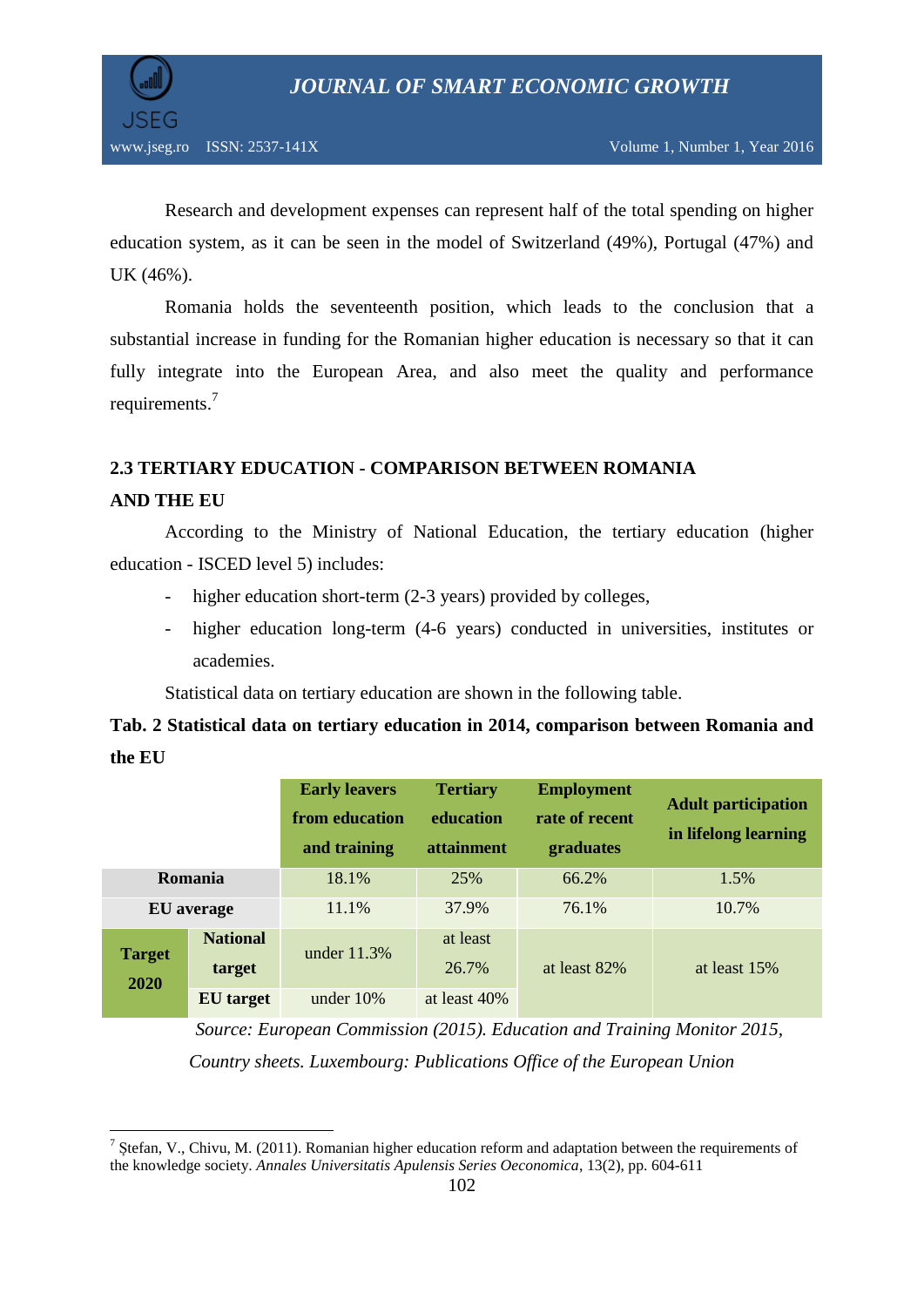

The participation rate in tertiary education was 25% in 2014, in Romania. It is below the EU average (which in the same year has recorded 37.9%). The national target for 2020 is 26.7% and the EU target is 40%.

According to the European Commission<sup>8</sup>, tertiary education attainment in Romania has been growing steadily over the past four years, reaching 25% in 2014. Romania is close to achieving the Europe 2020 national target of 26.7%.

The data presented in Table 2 shows that young people dropping out of education and training in Romania, registered 18.1%, while the EU average is 11.1%. From the analyzed data, the most worrying factor is the participation of adults in the process of learning throughout life, where Romania has recorded a rate of only 1.5%, while the EU average is 10.7%.

Since 2014, the Romanian Government adopted a number of national strategies and application norms (regarding lifelong learning, early school leavers, tertiary education). In 2015, the Government approved $9$  the National Tertiary Education Strategy 2015-2020, which is the engine of economic growth, enhancing productivity and promoting social cohesion through the foundation of a knowledge-based economy.<sup>10</sup>

National Tertiary Education Strategy 2015-2020, adopted in 2015, proposes that the higher education should be relevant to labor market needs and accessible to disadvantaged groups. However, the process of adapting the academic educational system to labor market needs is slow. For starters, counseling and career guidance centers would be set up and six months mandatory internships will be reinforced for university graduates.

## **3. CONCLUSIONS**

The Educational services market plays an important role in social and economic life, both in Romania and the European Union.

 8 \*\*\*, European Commission (2015). Education and Training Monitor 2015 Romania. *Luxembourg: Publications Office of the European Union,* pp. 7-8

<sup>&</sup>lt;sup>9</sup> \*\*\*, Government Decision no. 565/2015 approving the National Strategy for the tertiary education 2015-2020 of 07.15.2015

 $10$  \*\*\*, Ministry of Education and Scientific Research (2015). National Strategy for tertiary education 2015-2020*,* Bucharest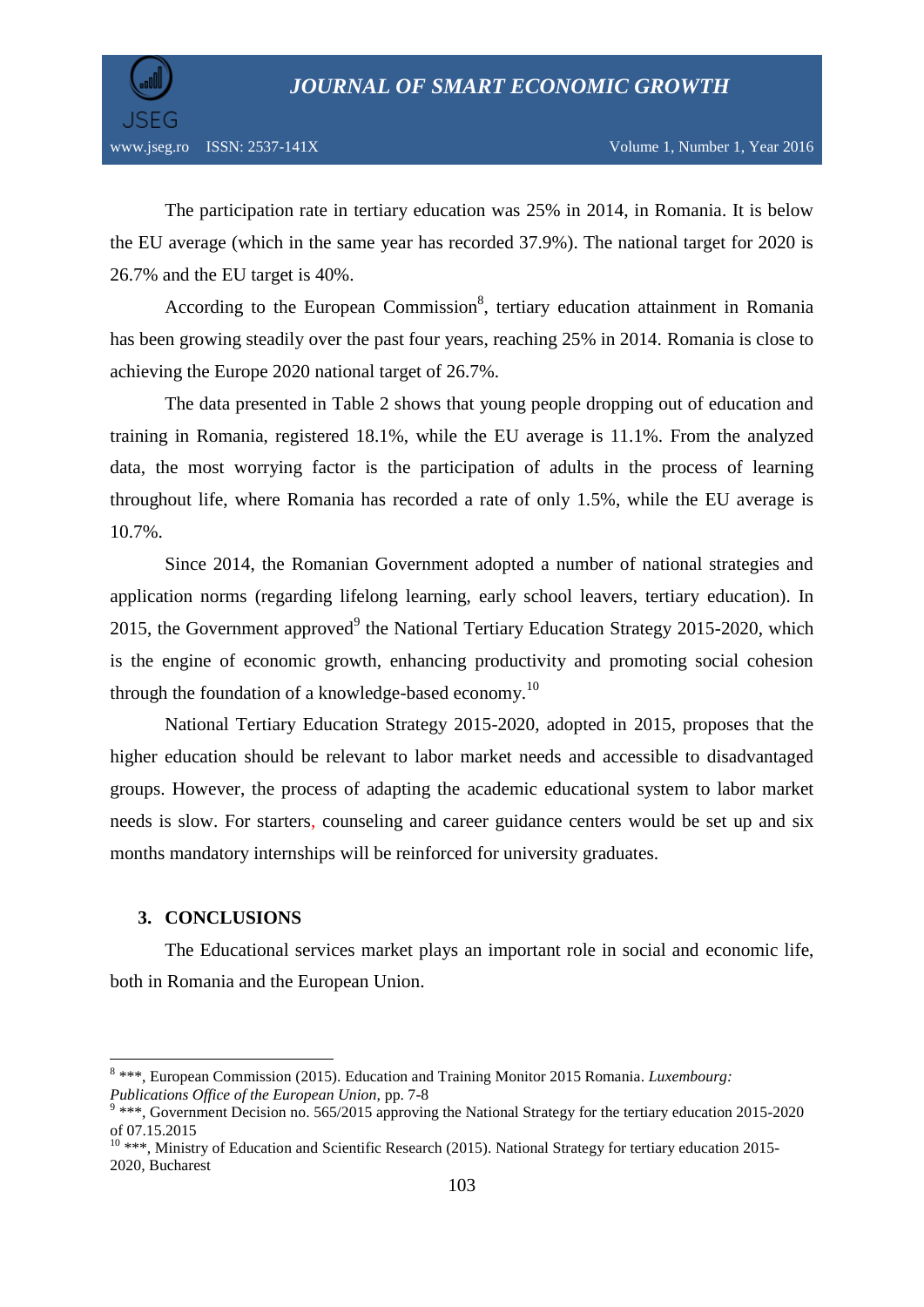

The conclusion drawn in the paper is that each European country must implement its own reforms in tertiary education due to extremely different internal contexts.

As it is shown, the number of students varies from country to country. The highest number of students is registered in Russia, having more than 25% of the student population of the entire European Higher Education Area.

Furthermore, demographic changes play an important role for all countries, some of them facing relatively high growth in the number of students, while others predict a decrease.

Public expenditure varies from country to country. Similarly, the response to the recent economic crisis varies by region: while public spending increased considerably in some countries after 2008, there were significant budget cuts in others. However, the economic crisis led to a global decline in public spending for higher education.

In a review of public expenditure allocated to higher education as a share of GDP in 2008, Romania was ranked seventeenth. The conclusion is that a substantial increase in funding for the Romanian higher education is necessary so that it can fully integrate into the European Area, and also meet the quality and performance requirements.<sup>11</sup>

**CONFLICTS OF INTEREST AND PLAGIARISM:** The authors declare no conflict of interest and plagiarism.

#### **REFERENCES**

 $\overline{\phantom{a}}$ 

[1] Bologna Process – European Higher Education Area (EHEA) http://www.ehea.info/ Accessed August 16, 2016

[2] European Commission (2015). Education and Training Monitor 2015, Country sheets. *Luxembourg: Publications Office of the European Union*

[3] European Commission (2015). Education and Training Monitor 2015 Romania. *Luxembourg: Publications Office of the European Union*

 $11$  Stefan, V., Chivu, M. (2011). Romanian higher education reform and adaptation between the requirements of the knowledge society. *Annales Universitatis Apulensis Series Oeconomica*, 13(2), pp. 604-611